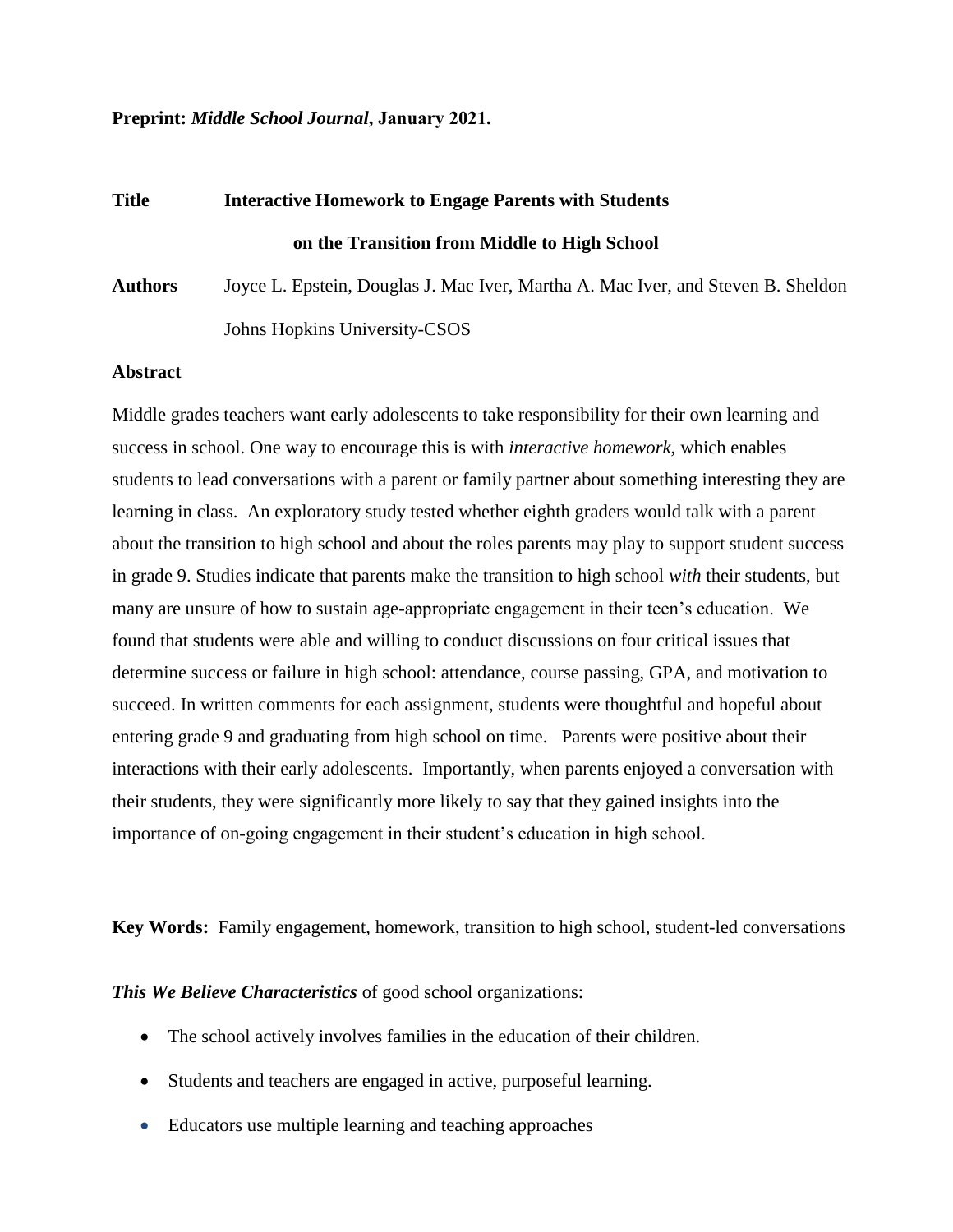# **Interactive Homework to Engage Parents with Students on the Transition from Middle to High School**

In the middle grades, early adolescents are eager to take charge of their lives and learning, but they still need care and guidance from parents<sup>1</sup> and teachers. One way that teachers can meet students' need for independence and parents' need to remain involved in their children's education is with *interactive homework.* This technique asks teachers to assign homework that enables students to conduct positive conversations with a parent or family partner to demonstrate and discuss something interesting they are learning in class. An interactive assignment may focus on academic learning in math, science, and language arts (Epstein, 2017), or may encourage student-parent conversations on topics that are important for student development.

*Teachers Involve Parents in Schoolwork (TIPS)* supports teachers' efforts to engage all families through assignments that students conduct at home (Corno & Xu, 2004; Epstein, 2011; Epstein & Van Voorhis, 2019; Patall, Cooper, & Robinson, 2008). *TIPS* activities aim to solve some important problems with homework:

- *TIPS* activities help all families become involved, not just the few who know how to discuss math, science, language arts, or other school subjects and topics.
- *TIPS* activities are conducted by the students. Students share their work, ideas, and progress with a parent or family partner. Parents are not asked to "teach" school subjects.
- *TIPS* activities include a section for students and parents to discuss how a school skill is used in the real world.
- *TIPS* activities include a section of Home-to-School Communications for parents to comment on their interactions with their children and ask questions of teachers.

Prior studies of *TIPS* interactive homework focused on family engagement with students in the elementary and middle grades in math, science, and language arts. Results across grade levels confirmed that the most dramatic effect was that significantly more parents become actively engaged with their children in discussing students' ideas and schoolwork. In all three academic subjects, *TIPS* activities increased students' and parents' positive attitudes and emotions about homework, and improved students' report card grades and/or achievement test scores (Epstein, 2011; Epstein, Simon, & Salinas, 1997; Epstein & Van Voorhis, 2001, 2012; Van Voorhis 2003, 2009, 2011a, b).

Based on the results of interactive homework in academic subjects, we wanted to know if interactive homework that focused on the transition from middle to high school would capture students' and parents' interests and increase parents' understanding of the need to continue to support their early adolescents in high school.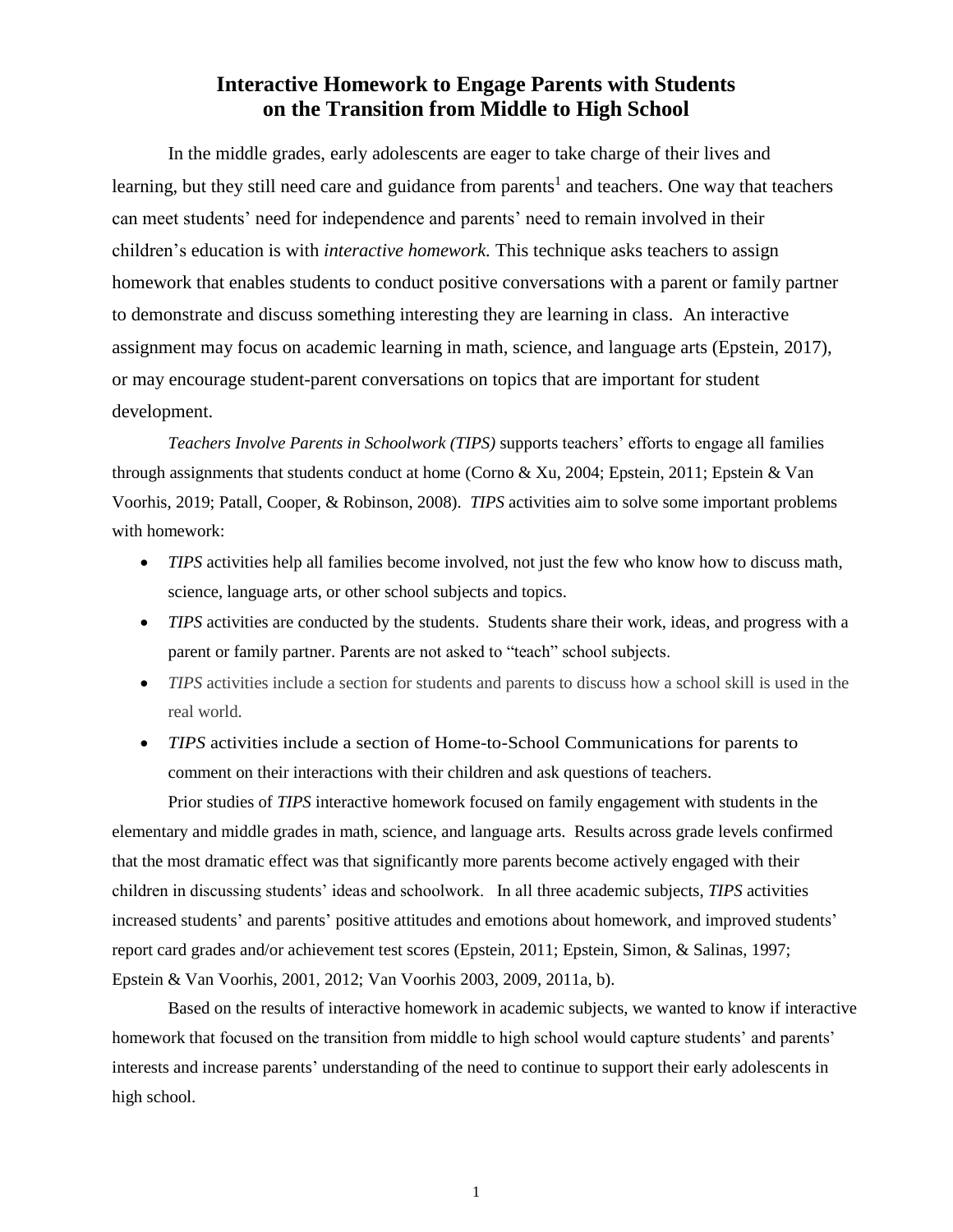The transition from middle to high school is a critical point in students' education. Studies conducted over several decades (Bryk, et al, 2015; Crosnoe, 2009; Falbo, Lein, & Amador, 2001; Hoover-Dempsey, Ice, & Whitacker, 2009; MacIver, Epstein, Sheldon, & Fonseca, 2015; Mac Iver, et al., 2018; Smith, 1997; Spera, 2005) confirm that:

- (1) Students who make a successful transition and adjust quickly to high school are more likely than other students to turn their attention to their classwork and learning.
- (2) Students whose parents remain engaged in their education are more likely than other students to attend school regularly, pass their courses, and graduate from high school on time with plans for postsecondary education.
- (3) Parental engagement decreases dramatically when students enter high school.

The findings suggest that it is important for parents to make the transition to high school *with* their students. Parents could be more knowledgeable guides for their children if teachers and counselors provided information on high school programs and requirements, and if they conducted age-appropriate engagement activities linked to success in high school. Students should benefit by discussing with a parent how to think about the upcoming transition and how the parent will continue to support their success in grade 9 and throughout the years of high school.

#### **MATERIALS:** *TIPS-TRANSITIONS*

Four *TIPS-Transitions* activities were developed to guide students to talk with a parent or family partner about moving on to high school. The activities focused on topics that were reported to create problems for large percentages of students in Grade 9: readiness for change; regular attendance; studying for and passing tests; and earning required credits for on-time graduation from high school (Allensworth & Easton, 2007). Figure 1 outlines the objectives of the four activities and the math and language arts skills that students must use to complete the assignments.

#### (Insert Figure 1)

The four *TIPS-Transitions* activities address several *This We Believe* characteristics for effective schools and successful students (National Middle School Association [NMSA], 2010). Specifically, the activities actively engage parents in their children's education as students lead discussions of important issues that they will face in high school. Interactive homework adds to teachers' repertories of homework design. As students conduct the interactions about the transition to high school, they build critical thinking and speaking skills, and learn to respect views that may differ from their own. The activities also may strengthen early adolescents' commitment to schoolwork as they consider their responsibilities for their work and behavior in high school, and as they hear parents' pledges to support their success.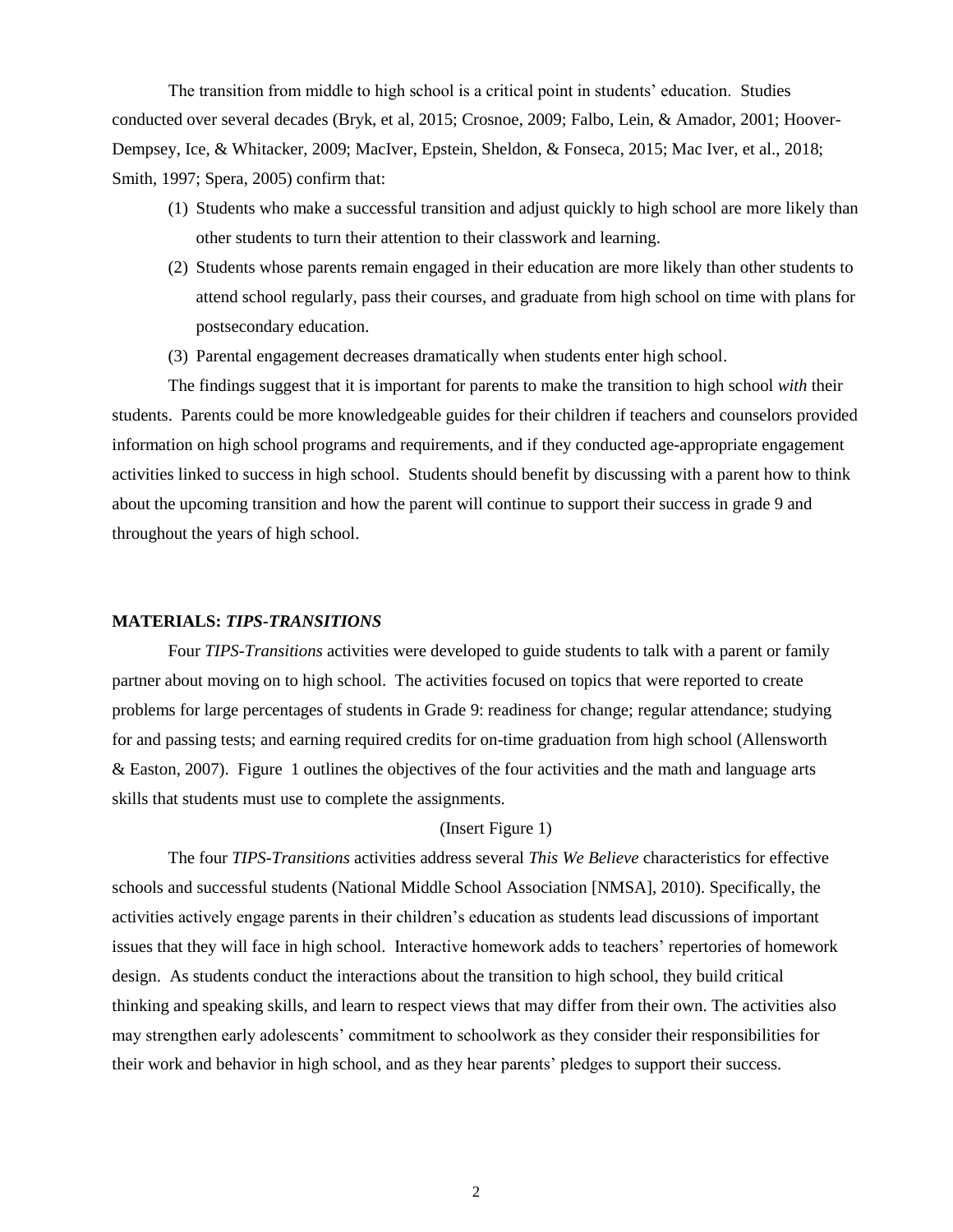#### **QUESTIONS**

We asked two main questions about the four *TIPS-Transitions* activities:

- (1) How willing and able are students in grade 8 to talk with a parent about the looming transition to high school?
- (2) How do parents respond to students' questions about on-going engagement to support student success in grade 9?

#### **SAMPLE**

The four *TIPS-Transitions* activities were tested in four schools in a large city in South Carolina, small cities in California and Washington, and a suburb in Washington, as shown in Table 1. The schools served large percentages of students and families in economically-distressed communities. They varied socio-economically (i.e., from 57% to 100% of students were eligible for free or reduced-price lunch), racially, culturally, and linguistically (i.e., from 1% to 96% Hispanic students and families).

One English teacher in each school volunteered to assign *TIPS-Transitions* activities once a week for four weeks to one class of students in grade 8 in May and June at the end of the school year prior to the transition to high school. The teachers collected 168 completed homework activities. Table 1 indicates that the teachers varied in how systematically they collected students' assignments. Across classrooms, from 18% to 86% of students returned their homework to the teacher. Up to 49 students submitted from one to four assignments to their teachers.

Teachers were guided to prepare students, assign activities, and follow up with discussions in class when the assignments were due. In this exploratory study, we did not measure whether or how well teachers followed the instructions. This may help to explain the variation in rates of homework return by students in different teachers' classrooms.

#### (Insert Table 1)

Students' and parents' responses to questions on each activity were examined as "paired" statements in conversation. Also, parents' comments in the Home-to-School Communications section of each activity were coded and analyzed to understand parents' responses to the interactions led by the students.

Table 2 shows that more than half of the students completing *TIPS* activities were female. Mothers were the main family partners with students on homework. Depending on the activity, from 55% to 63% of students worked with their mothers on *TIPS-Transitions*. Smaller percentages worked with siblings, others (cousins, friends, grandparents), and fathers. Some students (4% to 15%) did not identify a family partner on the TIPS activity.

#### (Insert Table 2)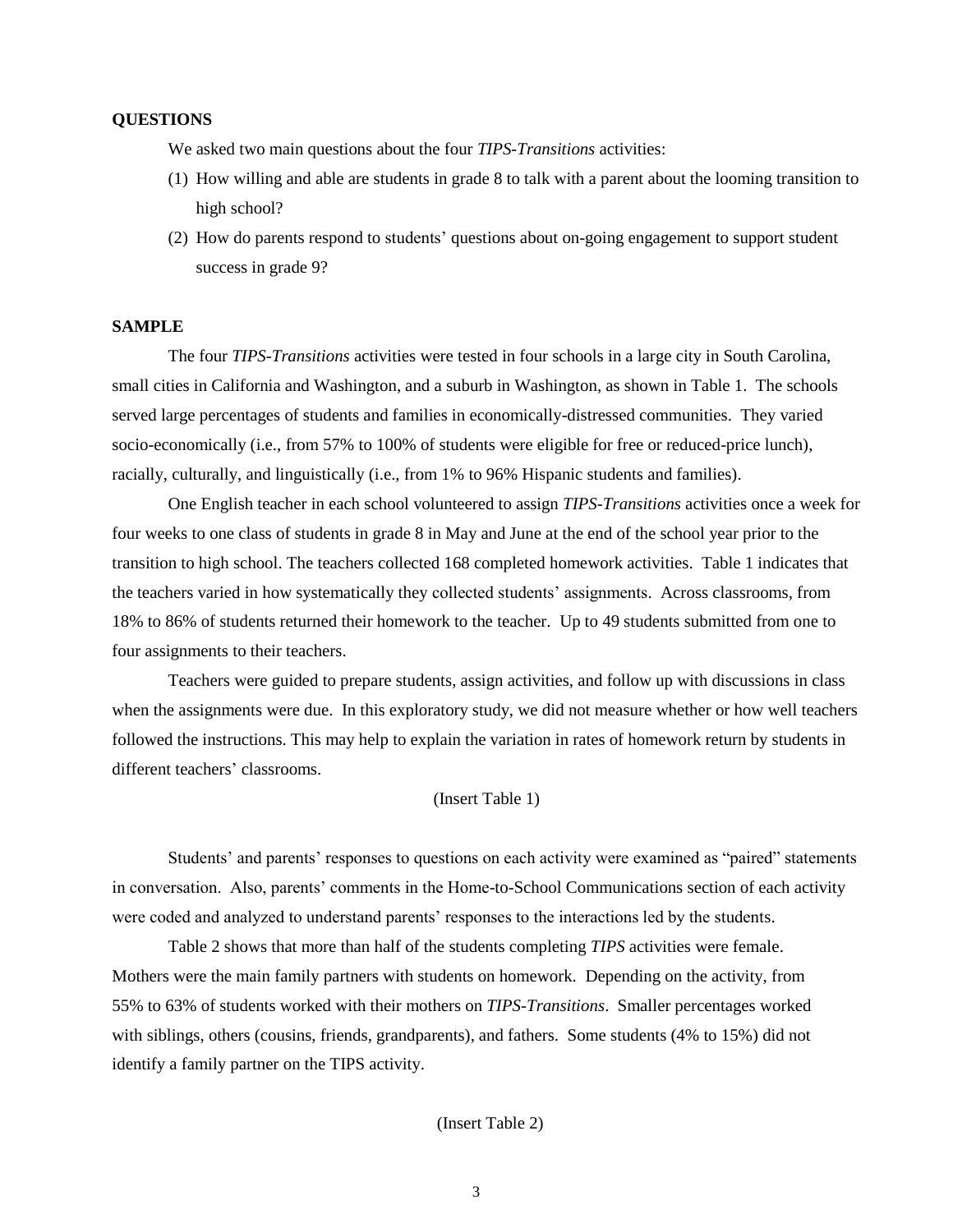#### **RESULTS**

**Parents' Evaluations.** At the end of each *TIPS-Transitions* activity in the section Home-to-School-Communications, parents were asked to rate three conditions:

- Was their student able to conduct the assignment? Between 91%-100% of parents reported that their students were able to conduct all four activities.
- Did they and their student enjoy the interaction? Between 72%-80% of parents reported that they and their student enjoyed Activities 1, 3, and 4. Fewer (57%) enjoyed the activity about attendance. Parents and students had strong reactions to this activity. Some parents expressed gratitude for bringing the topic to light. Others noted that the assignment "did not apply" to them because their student already had good attendance.
- Did the assignment help them think about on-going involvement in their student's high school education? Between 80%-94% of parents reported that the activities helped them see the importance of their on-going engagement in their students' education in high school.

Also, between 85% and 98% of parents signed the activity to signal their participation. The parents' responses indicated that they were positive about their discussions with their children about the transition to high school.

#### (Insert Table 3)

Table 3 reports interesting contrasts in whether parents gained insight into the importance of their on-going engagement in their students' education after the transition to high school. Because just about all parents reported that their students were able to conduct all of the *TIPS-Transitions* discussions, student ability did not vary much. There were no significant correlations of student ability with whether parents and students enjoyed any of the four conversations.

By contrast, the second panel of Table 3 shows that for three of the four activities, parents who reported that they enjoyed the discussions were significantly more likely than other parents to say they gained insight into the importance of their on-going engagement in their student's education in grade 9.

#### **8 th Grade Students' Written Reactions and Parents' Responses**

Each *TIPS-Transitions* interactive homework activity requires students to interview a parent to complete sections of the assignment. Students may conduct the discussions in the language of the family, 2 and write the results of their discussions in English, as they do all homework. Parents are *not* asked to read or write on *TIPS* homework, except in the section called Home-to-School Communications, where they may send a message or question to the teacher about the activity in English or in their home language. Here, we summarize a few typical reactions of students and parents to the four *TIPS-Transitions* activities, as written by the students.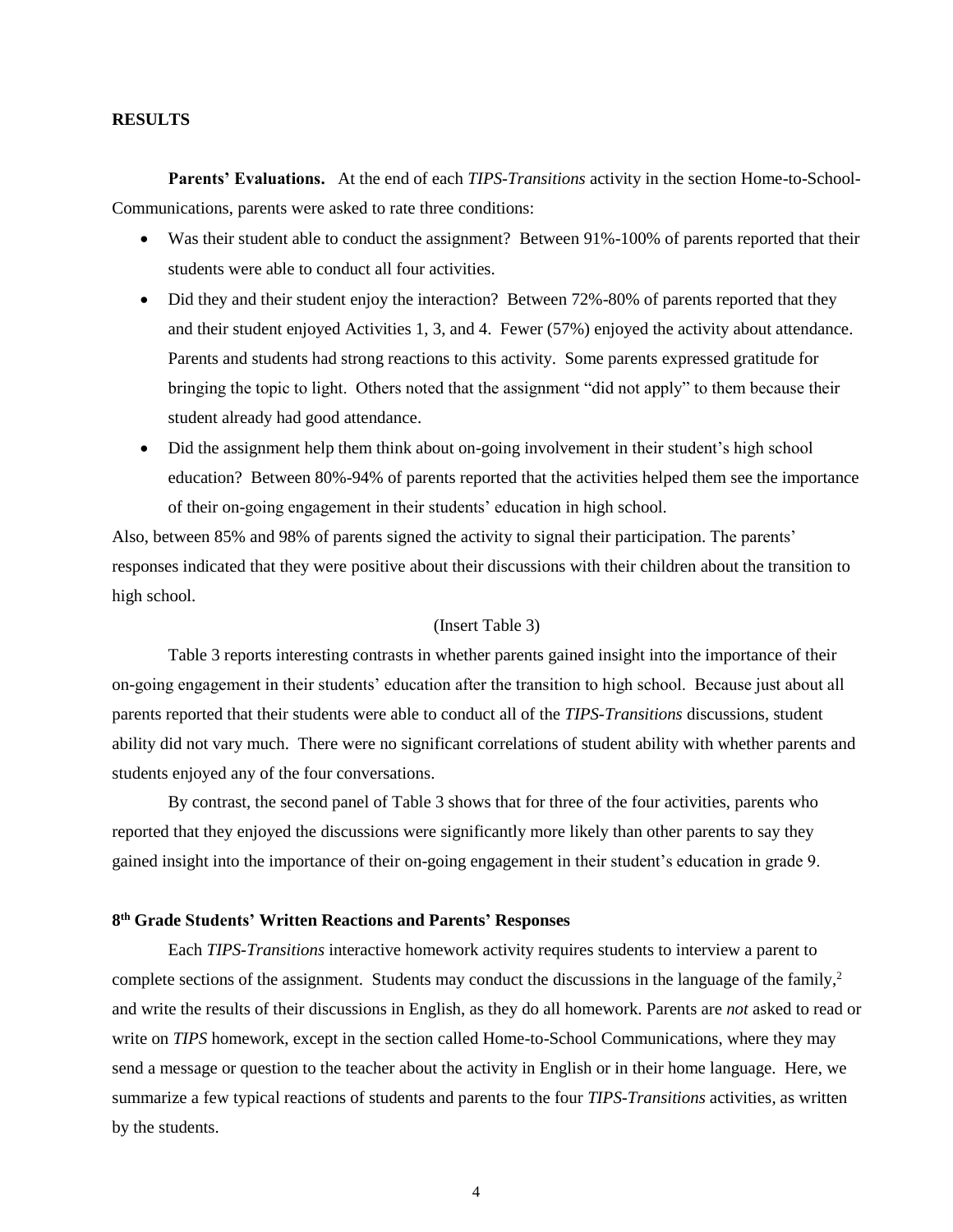**Activity 1,** *Go On to High School*, provided an overview for students and families of the topics to be covered in detail in the other three *TIPS-Transitions* activities (i.e., attendance, grade point average, and course passing). This activity also asked students about their interests in extra-curricular activities and dreams for college and careers.

The following are a few paired comments from students and their parents. In Activity 1, students asked parents how, in grade 9, they would help the student attain a stated goal for success. Some parents responded to the student directly (e.g., "you"); other parents answered the question as if talking to the teacher (e.g., "him," or "her"). The comments reveal that the students and parents conducted important conversations.

| <b>Question for Student</b>                                                                  | <b>Question for Parent/Family Partner</b>                                                                                     |  |  |
|----------------------------------------------------------------------------------------------|-------------------------------------------------------------------------------------------------------------------------------|--|--|
| What is your plan for regular, on-time attendance?                                           | How will you help me meet this goal?                                                                                          |  |  |
| Miss no more than a week each semester for sick time.                                        |                                                                                                                               |  |  |
| Not get up late or ditch any of my classes.                                                  | Try to keep you healthy and assist with<br>homework.                                                                          |  |  |
| I will try to sleep early so I can wake up early.                                            |                                                                                                                               |  |  |
|                                                                                              | I will make sure to get you on time every day<br>as I've done for the last 9 years.                                           |  |  |
|                                                                                              | I will make sure she is awake on time and make<br>sure she goes to school on time. Schedule her<br>appointments after school. |  |  |
| What is your plan to complete your homework<br>assignments?                                  | How will you help me meet this goal?                                                                                          |  |  |
| Set more time aside to finish homework.                                                      | I need to check [the homework] agenda daily,<br>stay on top of Skyward [Parent Portal]and ask<br>questions.                   |  |  |
| To complete my homework I will do it the day<br>I get it and not wait until the last minute. | I will answer any question you might have to the<br>best of my knowledge.                                                     |  |  |

Have all my electronics far, far away.

She will give me her electronics and [I will] put them somewhere she doesn't know.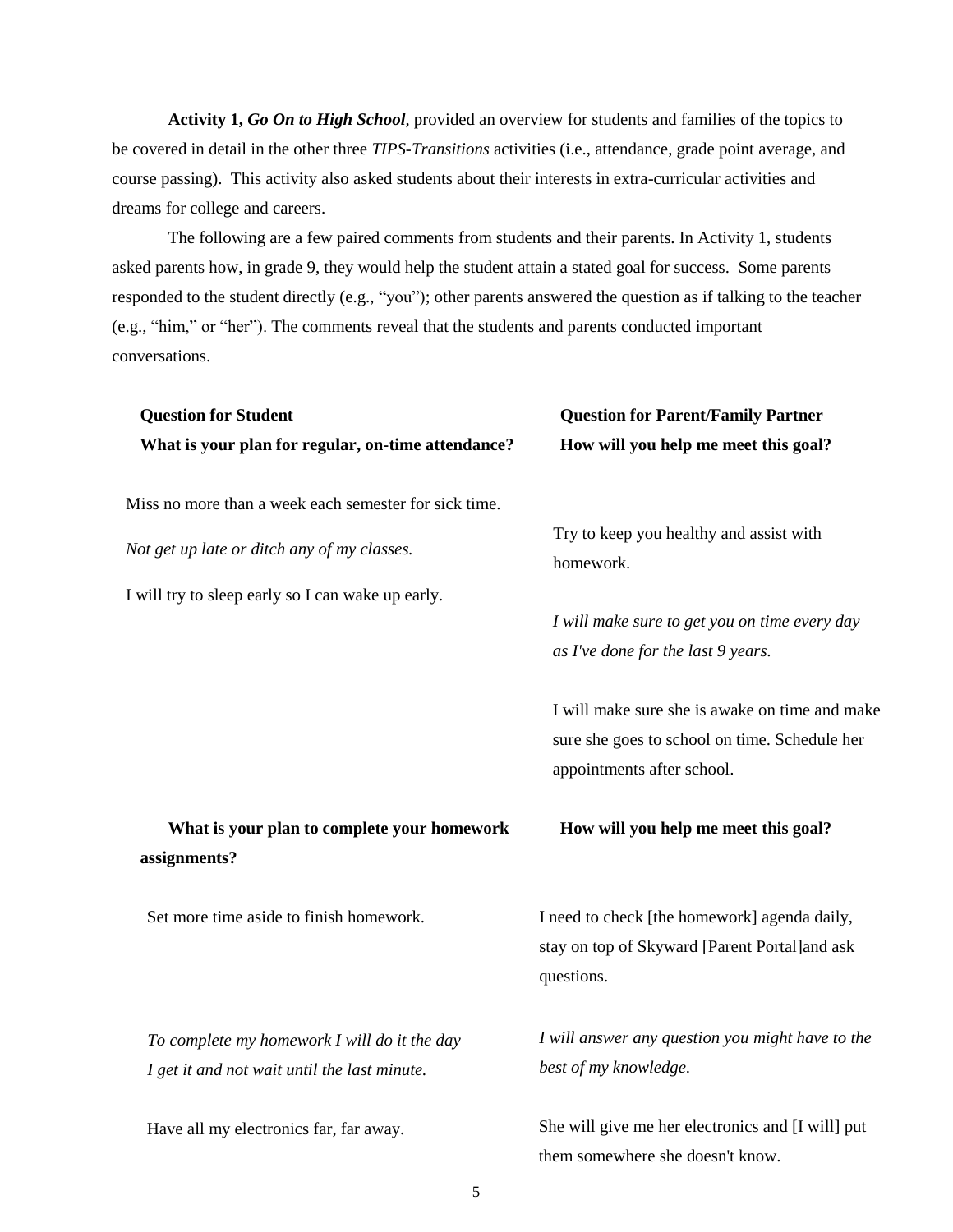Study in advance to be more ready for tests.

*Pay attention in class and try to gain knowledge by doing the homework.*

Have one hour of studying.

## What is your plan to earn course credits to **How will you help me meet this goal? graduate from high school on time?**

Turn more work in on time and catch up.

*I will do all of my homework, and make sure I plan and pass classes.*

# What is your plan for participating in **How will you help me meet this goal? extra-curricular activities?**

Get good grades to be able to do those activities.

*I plan to do sports and clubs.*

Stay on top of the dates for tests and make sure to study in advance.

*Motivate me and check on how I am doing.*

We are going to decide study hours.

Talk to advisor about credits and stay on schedule to pass classes.

*I will try to stay super involved in her life.*

Help him find something that interests him and to stay on top of grades to participate in sports.

*I will make sure she gets picked up safely and make sure they won't affect her grades*

Students' answers to the questions in Activity 1 indicated that eighth graders are serious about their plans to succeed in high school. Asked to look ahead to grade 9, students dreamed about success, not failure. Here are typical student responses to the question, "What is your dream for the future**?"**

- I dream about going far in life and living a life I'm proud of and know I have done the best I could.
- I want a really good education to get many job offers I'm interested in.
- A career I might want to have in the future is to be an architect because I have a creative mind.

#### What is your plan to study for tests? **How will you help me meet this goal?**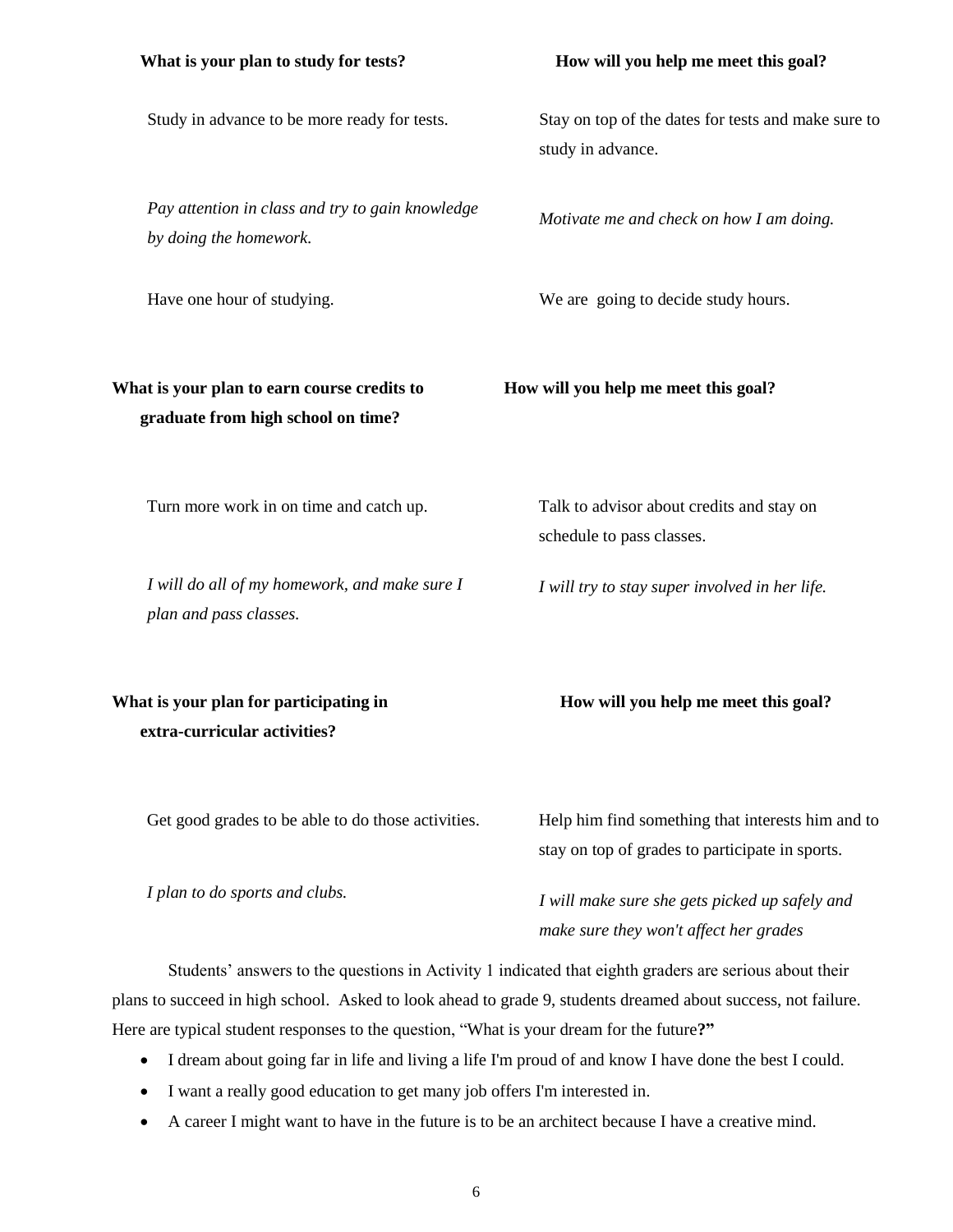Among their dreams for the future, students mentioned wanting to be an animator, criminologist, business leader, OBGYN, teacher, psychologist, artist, and working in culinary arts, science, and medicine.

**Family comments on Activity 1**. The following were typical comments from families in the Hometo-School Communications section.

- I like this activity because it made me think ahead of helping my daughter in the future.
- My son has been thinking of this since elementary, so we are already prepared.

For all activities, some families reported the topics were new to them, and others said the discussions reinforced conversations they already had with their early adolescents. Even parents who were familiar with the topics reported that the discussions with their students were meaningful, as noted in Table 3.

**Activity 2,** *Absences Add Up***,** asked students to read and discuss with a parent or family partner a bar graph connecting days absent in grade 9 with the percent of students graduating on time in grade 12. The following are a few typical paired comments from students and their family partners.

| <b>Student</b>                                                                                | <b>Family Partner</b>                                                                                                                                                                                       |
|-----------------------------------------------------------------------------------------------|-------------------------------------------------------------------------------------------------------------------------------------------------------------------------------------------------------------|
| The more you go to school [the] better chance                                                 | Once you get behind the 8 ball, it just rolls over                                                                                                                                                          |
| you'll graduate.                                                                              | you.                                                                                                                                                                                                        |
| Which year of high school is this pulled from?<br>$9th$ graders that don't graduate? Seniors? | Was poverty-stricken areas entered in the<br>graph? It's taken only from people on the east<br>coast and it's a well-know fact that people in<br>those areas graduate less because of poverty<br>and crime? |

The last student and parent (above) had questions about the graph. They were confused by the connections of attendance in grade 9 with graduation rates for the same students in grade 12. The research team reviewed this and other activities to clarify and revise questions. As with all homework assignments, students' or parents' misunderstandings should be the topic of teachers' follow up discussions and clarifications in class when the assignment is due.

#### **Creating Fortune Cookie Messages**

Activity 2 also asked students to read aloud and discuss with their family partner descriptions of three students with different patterns of attendance. Then, students created fortune cookie messages for the three students. Here are a few examples.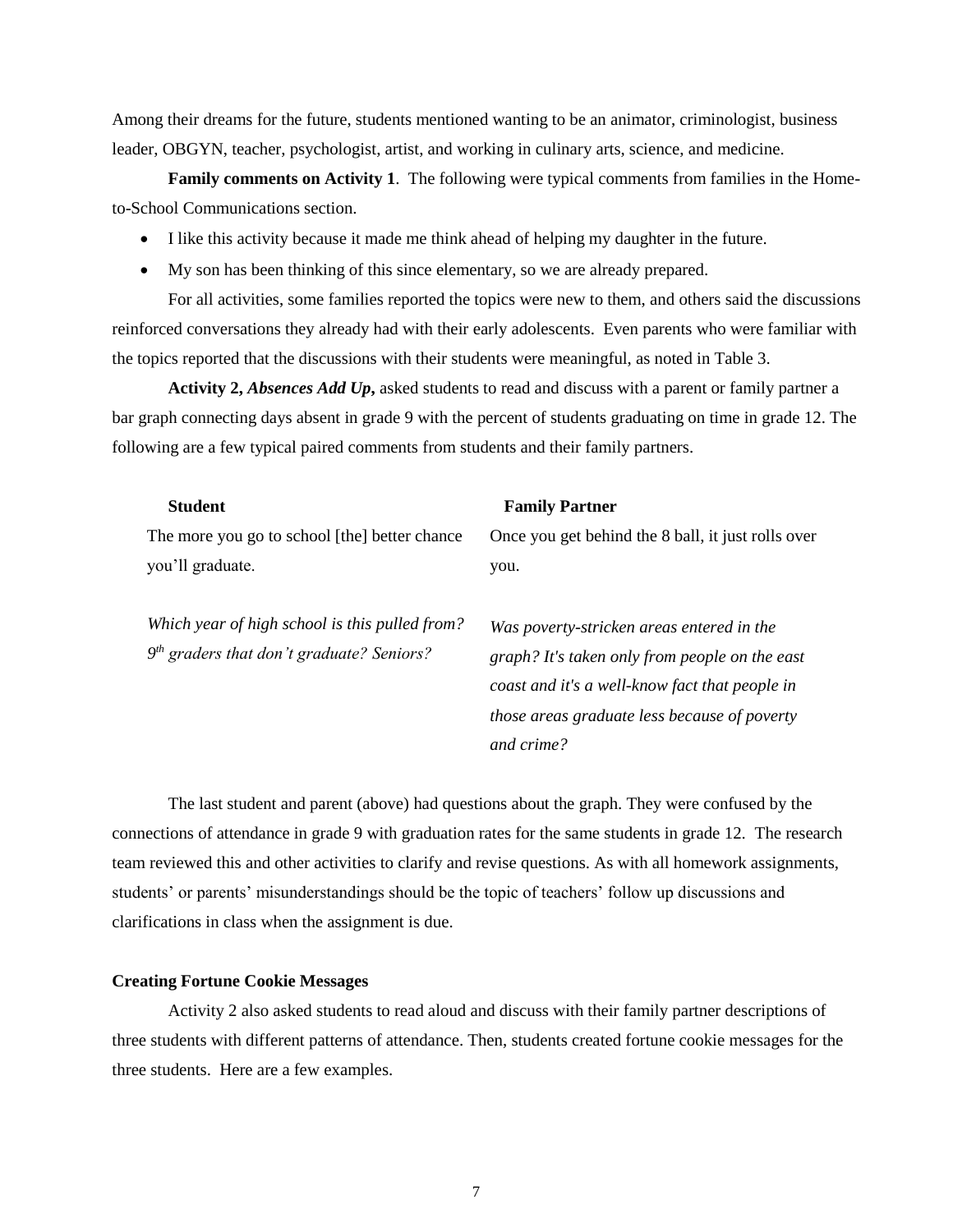#### **1. To the student with poor attendance, students wrote:**

- To follow a fool's path is a folly adventure.
- If you keep missing 5 days a month, you will have a 30% chance of graduating from high school.
- Suck it up, Sally. A rainy day can mess up your hair, but that's it.

#### **2. To the student with good attendance, students wrote:**

- Hard work will pay dividends in the days to come.
- Persistence shall be rewarded.
- If you imagine it, you can achieve it!
- Decisions determine destiny.

#### **3. To the student with borderline attendance, students wrote:**

- Don't be pushed by your problems, be led by your dreams!
- You're not too cool for school.
- Attending school brings money.

#### **"Tweet" on Attendance**

Students also were asked to send a "tweet" to a national campaign to encourage good attendance.

#### **Students wrote:**

Life is a garden—dig it. You need your studies to dig the garden.

Be cool, stay in school! If you miss, you'll get dissed!

You may skip, but never forget about the little things you are putting in front of yourself in order to succeed.

Take those sick days. Your mental, emotional, and physical health is more important than school.

#### **Family comments on Activity 2.** The following were typical comments from families in the Home-

to-School Communications section.

- Thank you for stressing the importance of attendance.
- We have issues when we have him miss school for appointment, so we already know the importance of being there daily.
- My student is a straight A student and as parents we make it clear what is expected of her including school attendance. However, this activity does not take into account familial issues, illness or absences that can't be helped.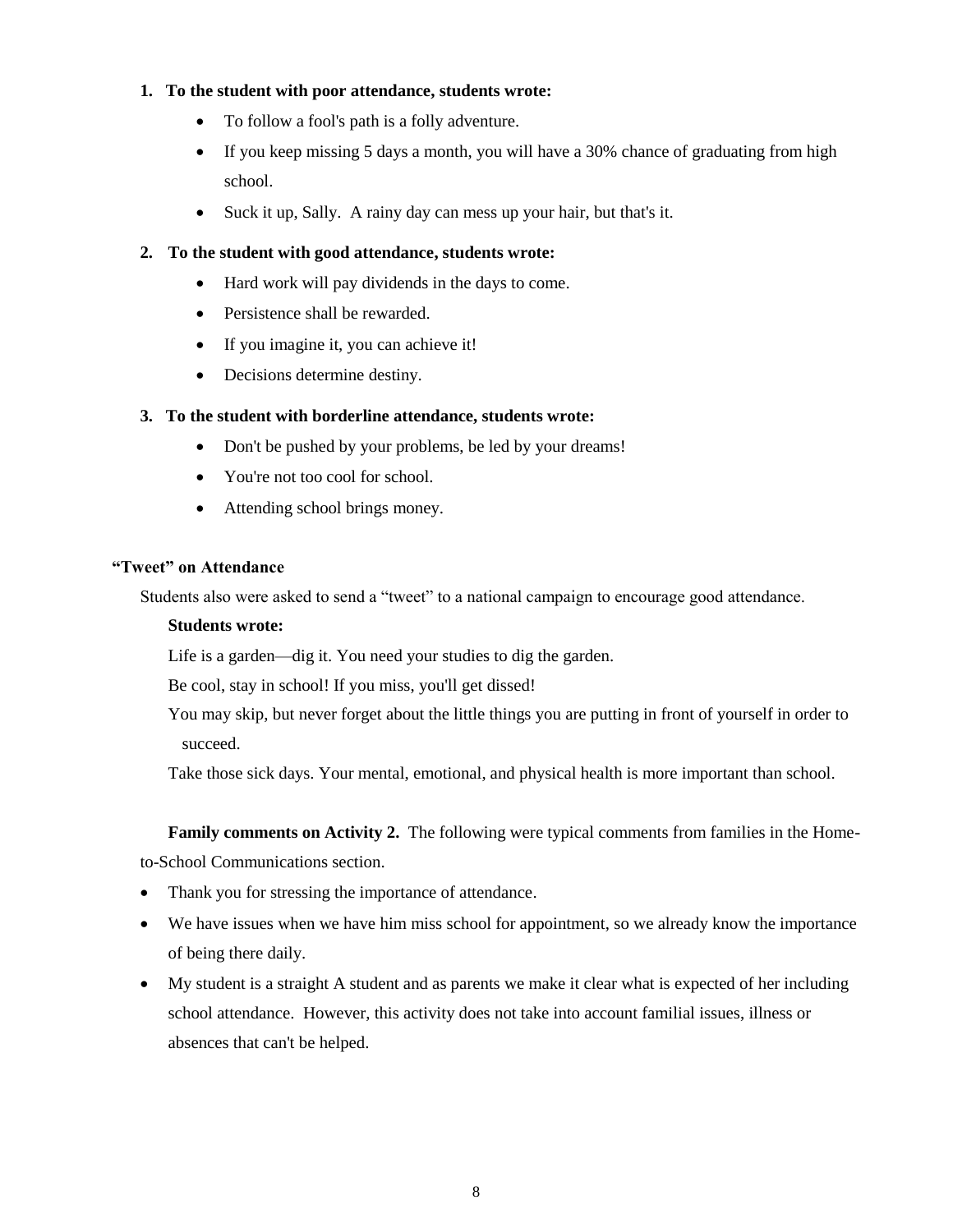Students' answers to questions in Activity 2 indicated that they were aware of the importance of good attendance for their academic progress in high school and for promotion to the next grade. Many were creative and philosophical in their advice to other students. Some expressed more nuanced opinions to explain that sometimes they were absent because they were ill or dealing with unusual circumstances.

**Activity 3,** *Gaining Powerful Advantage with a Good GPA,* asked students to read and discuss with a parent or family partner a bar graph connecting students' GPA at the end of grade 9 with percentages of students who did not graduate from high school, went to a 2-year college, or attended a 4-year college after high school. The following are a few typical comments from students:

- I need to make at least a  $B+$  if I want to have a chance of getting into college.
- Warn students about having below a C average and encourage reaching B average or better.
- The graph shows that the students who got a C average most likely didn't go to a 4-year college.
- 9th graders need to earn at least 3.0 GPA in order to attend a 4-year college.

Students' responses to Activity 3 suggest that some students would benefit from a review of graphreading skills so that they do not confuse results from one sample with "certainties" for all students. This is a teachable moment that can be addressed when the activity is discussed in class.

Students' answers to questions in Activity 3 indicated that, as they look ahead to high school, most 8<sup>th</sup> graders want to earn good grades in grade 9 and through high school. Just about all 8<sup>th</sup> graders reported that they want to go to college or to some post-high school educational program. Their comments echo national surveys of students that, historically, indicate that through grade 10, large percentages of students and families have high aspirations for their education and success in school. It is important to note that after grade 10, as students and families review the credits needed to graduate and attend college, many begin to abandon or reduce their aspirations and expectations for postsecondary education. This common change in plans linked to credit requirements requires schools to implement activities and monitor progress to help students fulfill their aspirations.

Students were asked to use the graph in Activity 3 and their discussion with a parent to write a friendly letter to their "friend Cary" to encourage him to work hard to "meet his goal of college enrollment." Here are excerpts from three students' letters:

- 1. "Your entire life relies on whether or not you get a degree, and if you have a C average or lower, you have less than a 40% chance of getting into a 4-year college. Please take this into consideration and put forth more effort in your work."
- 2. "I want to start by saying earning good grades is a major key to success and to go to college. Many kids think having bad grades is cool—which [it] is not. Two things you need to always do: First, always study for your tests. Secondly, always turn in your homework because homework is a big part of your grades. Well, that's all I want to say. Remember—stay in school and follow your dreams."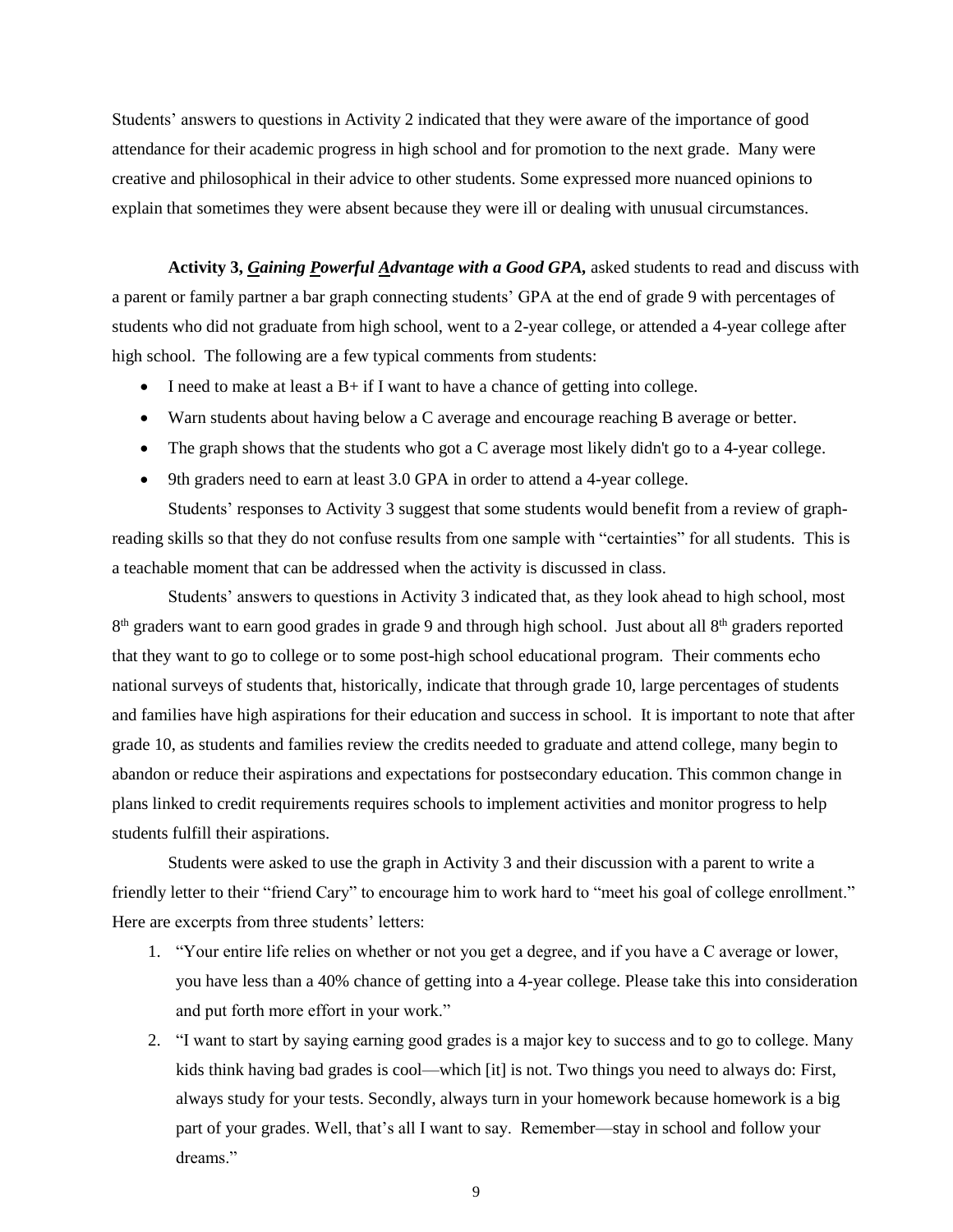3. "I am writing to you today because I want you to know how important grades are. Kids who get a B or higher in 9th grade are more likely to go to college. If you go to college, your chances at having a good paying job are also higher. You don't want to work flipping burgers all your life, do you? Who doesn't like more money? So, if you work hard now, you'll make more money and probably work less hard later."

#### **Parents commented:**

- This was really helpful. Now my son understands how GPA works.
- It is something she has seen her sisters go through and that we emphasize.
- I'm grateful that my son is learning the importance of GPA.

Students took the letter-writing activity seriously. They wrote 4-10 sentences of advice to their hypothetical friend. Between 78% to 90% of students reported that they planned and proof read their letters by adding details and by checking spelling, vocabulary, and punctuation.

**Activity 4,** *Destination Graduation—Stay in the Passing Lane,* asked students to read and discuss with a parent or family partner a bar graph on the relationship of course passing with on-time graduation from high school. The graph showed that, on average, failing even one course in grade 9 may reduce the likelihood of completing high school in four years. The following are a few paired comments from students and their parents.

| <b>Student</b>                               | <b>Family Interview Question</b> (paired with student): |
|----------------------------------------------|---------------------------------------------------------|
| You can drop percentages of not graduating   | The more classes you fail, the harder it is to          |
| so fast with you just not passing one class. | graduate.                                               |
| People who fail 1 course still have a 67% of | What is important is that kids who failed               |
| graduating.                                  | NO courses have a higher chance of graduating.          |

One parent was particularly interested in this activity. S/he wrote:

"I think it is interesting that only 86% of students graduate on time while passing all classes. I would think it would be higher. I would think the 14% that don't [graduate on time] probably give up or have other negative interruptions towards their graduating."

#### **Facebook Postings**

Activity 4 also asked students to read aloud to a parent or family partner three incomplete Facebook postings from 12<sup>th</sup> grade students reporting on their high school careers. Then, the 8<sup>th</sup> graders were asked to write their own endings to the students' postings based on their family discussions about the importance of on-time graduation from high school. Here are a few examples of how students completed the postings.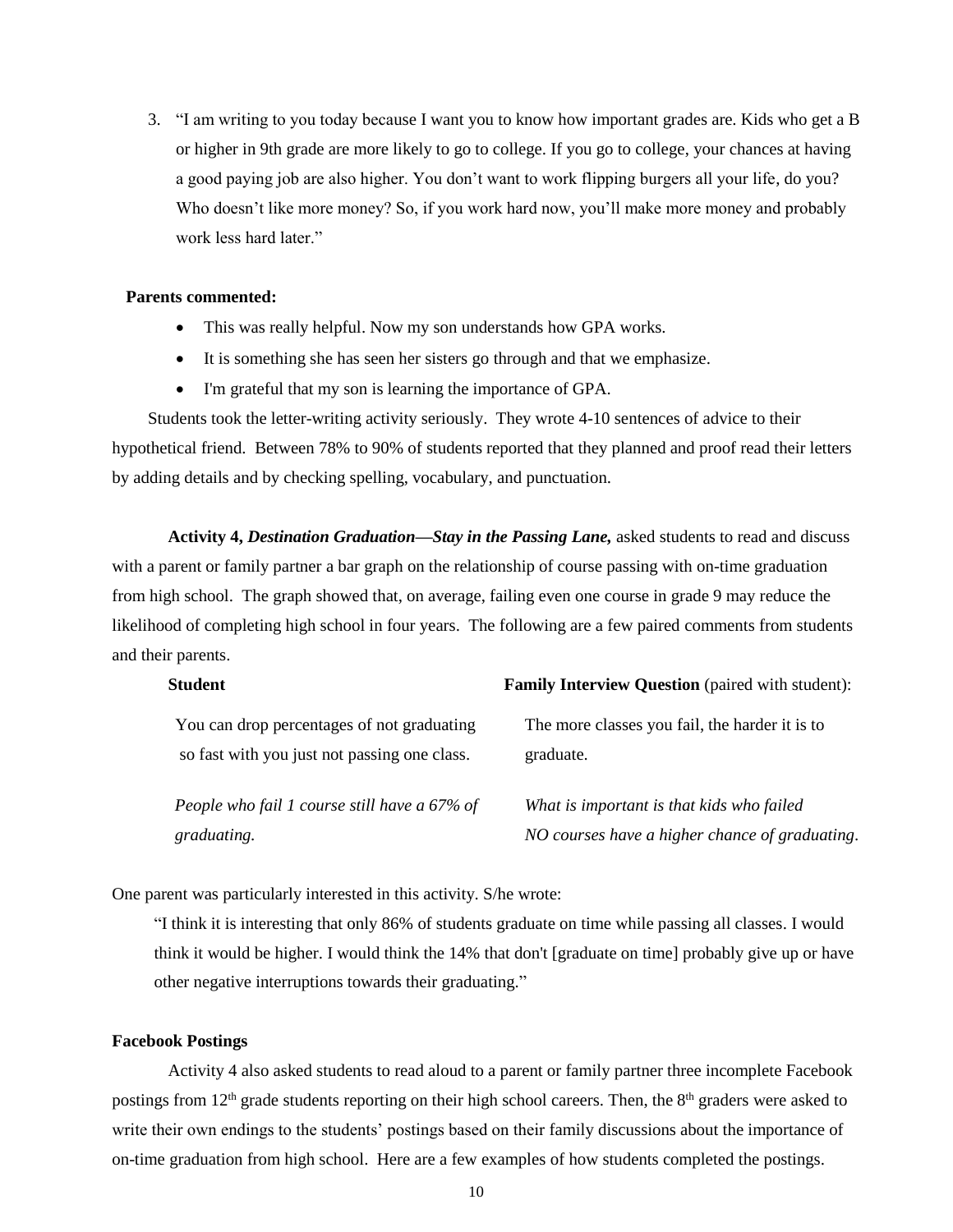#### **On Facebook, "Evie" wrote that she was 5 credits short and would not graduate with her friends.**

#### **The 8th graders completed her posting that started: "I regret. . ."**

- . . .that I procrastinated and didn't turn my work on time.
- . . .that I did not put enough effort into school.
- . . .that I must spend another year in high school instead of going off to college.

#### **On Facebook, "Ben" wrote that he was graduating in a few days.**

**The 8th graders completed his posting that started "…To me, graduating from high school. . ."**

- . . . is my major goal and it's what I've strived for since the beginning.
- . . . is scary having to go out into the world from living with parents.
- . . .was twelve well spent years with friends and clubs.

#### **On Facebook, "Avery" was giving advice to his sister who was just starting high school.**

#### **The 8th graders completed his posting that started: "My advice to my sister is. . ."**

- . . . Pass all [your] freshman year classes because that's one of the most important years of high school.
- . . . Pass all your courses in 9th grade and you won't have to work as hard in senior year.
- . . . Don't slack off. Make good grades.

#### **Cycle of Inquiry: Plan-Do-Study-Act**

Cycle of Inquiry processes were applied to the development, administration, and improvement of

*TIPS-Transitions*. Based on the data collected from students and parents and informal reactions from teachers, the following changes were made:

- The four activities were edited and reformatted to be clearer and more family-friendly.
- The activities were re-ordered. Activity 1 was moved to Activity 4 for students and parents to review the topics of attendance, course passing, GPA, (revised activities 1, 2, 3, respectively) and then to consider their personal goals for success in high school (revised activity 4).
- Guidelines for teachers were revised to suggest that they introduce, assign, and discuss *TIPS-Transitions* activities over four weeks in March or April (instead of May or June). This would ensure that students and parents focused on homework and plans for the future before preparations for  $8<sup>th</sup>$  grade graduation distracted their attention. With more time, teachers and counselors could be more systematic in collecting students' homework to guide further discussions about the transition to high school.

#### **CONCLUSIONS**

Data from this exploratory study of *TIPS-Transitions* activities confirmed that interactive homework is one way for teachers to help students engage in structured conversations with a parent or family partner about their plans to succeed in high school.<sup>3</sup> The findings address the two main questions:

• Eighth grade students in demographically diverse communities were able and willing to conduct meaningful conversations with a parent or family partner about their upcoming transition to high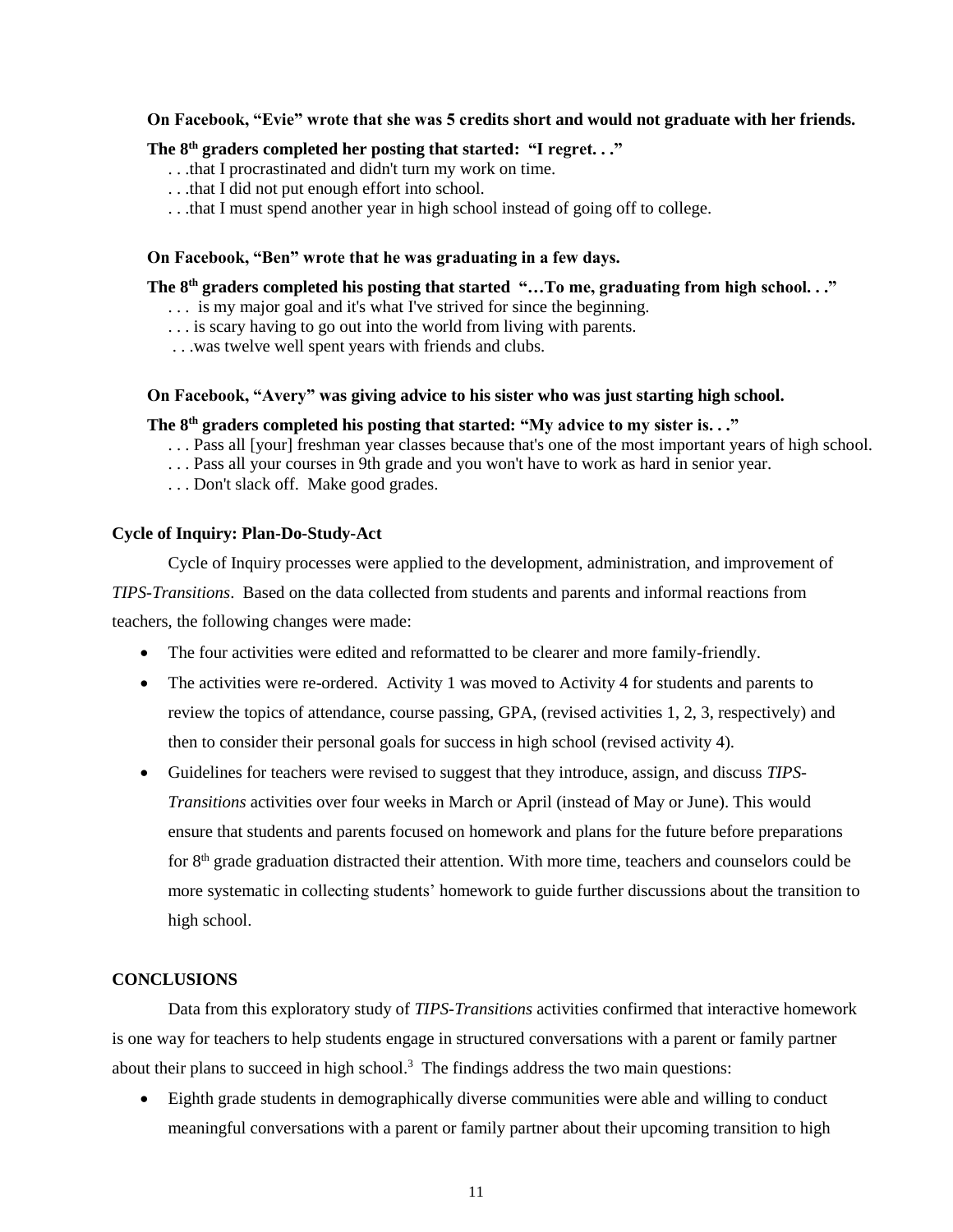school. Most students were thoughtful and, often, creative in their responses to graphs, situations, and questions about entering  $9<sup>th</sup>$  grade and their plans to graduate from high school on time.

• Parents and other family partners were positive about their interactions with their early adolescents. Large percentages signed the section of *TIPS-Transitions* for Home-to-School Communications. When parents reported that they enjoyed an activity, they were more likely to say that they gained insights into the importance of on-going engagement in their student's education in high school.

There are two caveats about using *TIPS-Transitions*. First, teachers must prepare students to conduct discussions and interviews with a parent or family partner. Students must hear, clearly, that the teacher wants them to conduct the *TIPS-Transitions* activity in the language of the home. Students may be used to conducting homework on their own, and may skip discussions with a parent to finish quickly. With guidance from the teacher, students will be able to help parents understand that they are making the transition to high school *with* their students, and that they will continue to be engaged in their teen's education in the years ahead. Students may learn that, when they are in high school they will continue to have family support for their education.

In this exploratory study, we did not monitor or measure teachers' different approaches to homework. For example, some teachers may have guided students more explicitly than others to conduct conversations and interviews with a parent or family partner and to complete the assignments on time. The teachers' preparations with students in class may have affected which parents participated, and whether they enjoyed the interactions with their early adolescent. New studies of *TIPS-Transitions* should include measures of teachers' approaches to this new design of homework,

Second, four discussions by students with parents or family partners will not ensure student success in high school. There are other influences to consider. Students bring a history of prior achievement and motivation to learn with them to high school. High schools differ in their programs of student support and school, family, and community partnerships. Teachers vary in whether and how well they communicate with parents to keep them engaged in their teen's education. After the first few months of high school, the influence of experiences in the middle grades may fade.

Nevertheless, even a few discussions with a parent or family partner in grade 8 may help students think about how they will meet the demands for success in high school and avoid problems that may lead to failure. The discussions also may help parents consider how they will be engaged at schools and/or at home to support their children's success in high school after the transition is made, particularly in the early months of Grade 9.

Prior research suggested that a good transition and swift adjustment to a new school enables students to focus quickly on their academic work and achievements (Crosnoe, 2009). It will be important to learn if and how students benefit from discussing the transition to high school with a parent or family partner. It may be that students and parents who take time in grade 8 to talk together about high school develop a shared vision about good attendance and hard work. These interactions may differentiate between students who attend school regularly or those who are frequently absent, and between students who pass or fail their classes in the first marking period in grade 9. These early patterns of behavior may set students on a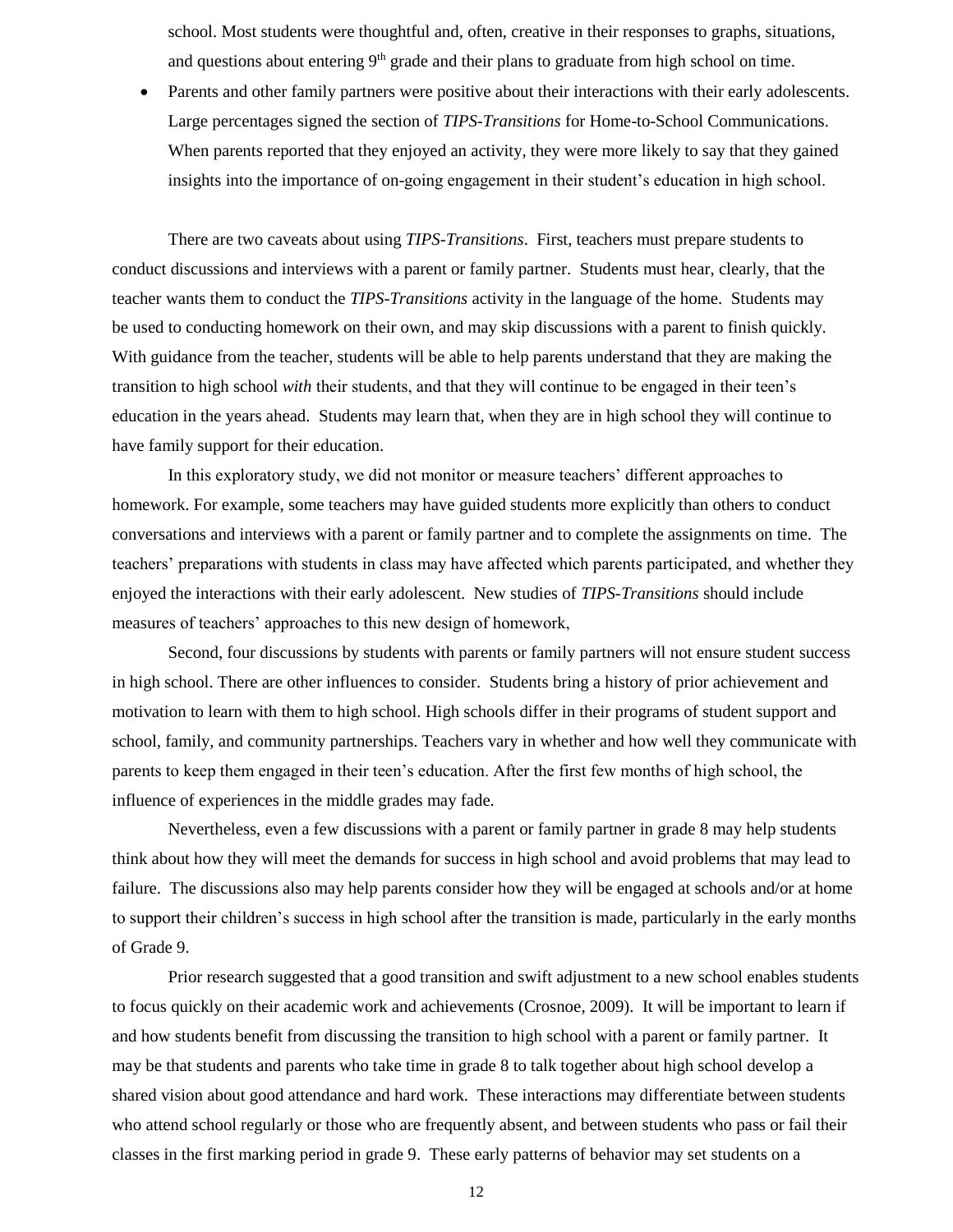trajectory toward promotion to grade 10 and on-time high school graduation. It also is possible that studentled discussions in grade 8 prepare parents to maintain their interest and engagement in their 9<sup>th</sup> grader's education.

#### **Notes:**

<sup>1</sup> In this article, the word "parent" refers to the family partner whom the student interviews to learn their views on the topics of *TIPS-Transitions* activities.

<sup>2</sup> Activities may be adapted or translated to meet school needs. Teacher should guide students to conduct the activities in the language of the home. Sections of activities may be shortened or extended. Middle grades teachers or counselors may create additional interactive homework assignments to prepare 8<sup>th</sup> grade students for the transition to high school.

### <sup>3</sup> TIPS-Transitions activities and directions for teachers are available at no cost from the National Network of Partnership Schools (NNPS) at Johns Hopkins University, at http://nnps.jhucsos.com/wp-content/uploads/2020/03/ TIPS-Transitions-final-PACKET-2020.pdf

#### FUNDING

This work was supported by the Institute of Education Sciences, U.S. Department of Education, through Grant R305H150081 to Johns Hopkins University. The opinions expressed are those of the authors and do not represent views of the Institute or the U.S. Department of Education.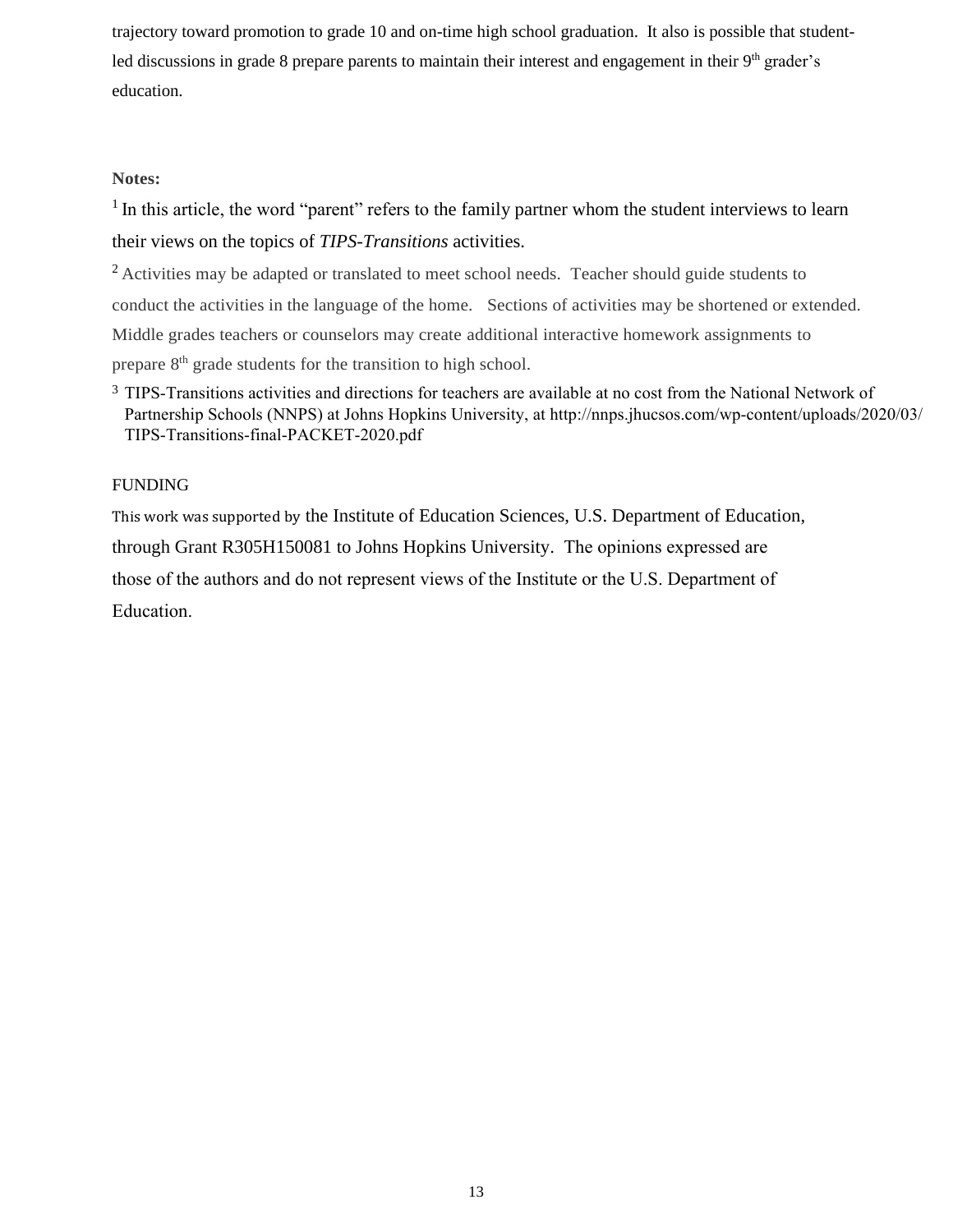#### **REFERENCES**

- Allensworth, E. M., & Easton, J. Q. (2007). What matters for staying on track and graduating in Chicago Public Schools. Retrieved: [https://consortium.uchicago.edu/publications/what-matters-staying](https://consortium.uchicago.edu/publications/what-matters-staying-track-and-graduating-chicago-public-schools)[track-and-graduating-chicago-public-schools](https://consortium.uchicago.edu/publications/what-matters-staying-track-and-graduating-chicago-public-schools)
- Bryk, A.S., Gomez, L., Grunow, A., & LeMahieu, P. (2015). *Learning to improve: How America's schools can get better at getting better.* Cambridge, MA: Harvard Education Press.
- Corno, L., & Xu, J. (2004). Homework as the job of childhood. *Theory Into Practice, 43*, 227-233.
- Crosnoe, R. (2009). Family-school connections and the transitions of low-income youths and English language learners from middle school to high school. *Developmental Psychology, 45*, 1061–1076.
- Deslandes, R. (Ed.) (2009). *International perspectives on student outcomes and homework*. NY: Routledge**.**
- Epstein, J. L. (2011). Homework practices, achievements, and behaviors of elementary school students (chapter 3), and Linking family and community involvement to student learning (chapter 6). In *School, family, and community partnerships: Preparing educators and improving schools. Second edition, (pp.* 231-246 and pp. 493-554, 562-569). Boulder, CO: Westview Press.
- Epstein, J. L., (2017). *Manual for teachers and prototype activities: Teachers Involve Parents in Schoolwork (TIPS) in the middle grades (language arts, science, and math).* Baltimore: Johns Hopkins University Center on School, Family, and Community Partnerships.
- Epstein, J. L., Simon, B. S., & Salinas, K. C. (1997). Effects of teachers involve parents in schoolwork (TIPS) language arts interactive homework in the middle grades. *Research Bulletin, #18* (September). Bloomington, IN: Phi Delta Kappa/Center for Evaluation, Development, and Research.
- Epstein, J. L., & Van Voorhis, F. L. (2001). More than minutes: Teachers' roles in designing homework. *Educational Psychologist, 36,* 181-194.
- Epstein, J. L., & Van Voorhis, F. L. (2012). The changing debate: From assigning homework to designing homework. In S. Jugate & E. Reese (Eds.). *Contemporary debates in child development and education,*  (pp. 263-273). London: Routledge.
- Epstein, J. L., & Van Voorhis, F. L. (2019). Implement Teachers Involve Parents in Schoolwork (TIPS). Pp. 283-313 in *School, family, and community partnerships: Your handbook for action, 4th edition.* Thousand Oaks, CA: Corwin Press.
- Falbo, T., Lean, L., & Amador, N. A. (2001). Parental involvement during the transition to high school. *Journal of Adolescent Research, 16*, 511-529.
- Hoover-Dempsey, K. V., Ice, C. L., & Whitaker, M. W. (2009). "We're way past reading together:" Why and how parental involvement in adolescence makes sense. In N.E. Hill & R. K. Chao (Eds.), *Families, schools and the adolescent*, (pp. 19-36). NY: Teachers College Press.
- Mac Iver, M.A., Epstein, J., Sheldon, S, & Fonseca, E. (2015). Engaging families to support students' transition to high school: Evidence from the field. *The High School Journal, 99,* 27-45*.*
- Mac Iver, M. A., Sheldon, S. B., Epstein, J. L, Rice, E., Mac Iver, D.,J., & Simmons, A. (2018). Engaging families in the high school transition: Initial findings from a continuous improvement initiative. *School Community Journal, 28,* 37-66.
- National Middle School Association. (2010). *This we believe: Keys to educating young adolescents*. Columbus, OH: Association for Middle Level Education.
- Patall, E. A., Cooper, H., & Robinson, J. C. (2008). Parent involvement in homework: A research synthesis. *Review of Educational Research, 78*, 1039-1104.
- Smith, J. B. (1997). Effects of eighth-grade transition programs on high school retention and experiences. *Journal of Educational Research*, *90*, 144–52.
- Spera, C. (2005). A review of the relationship among parenting practices, parenting styles, and adolescent school achievement. *Educational Psychology Review,* 17, 125-146.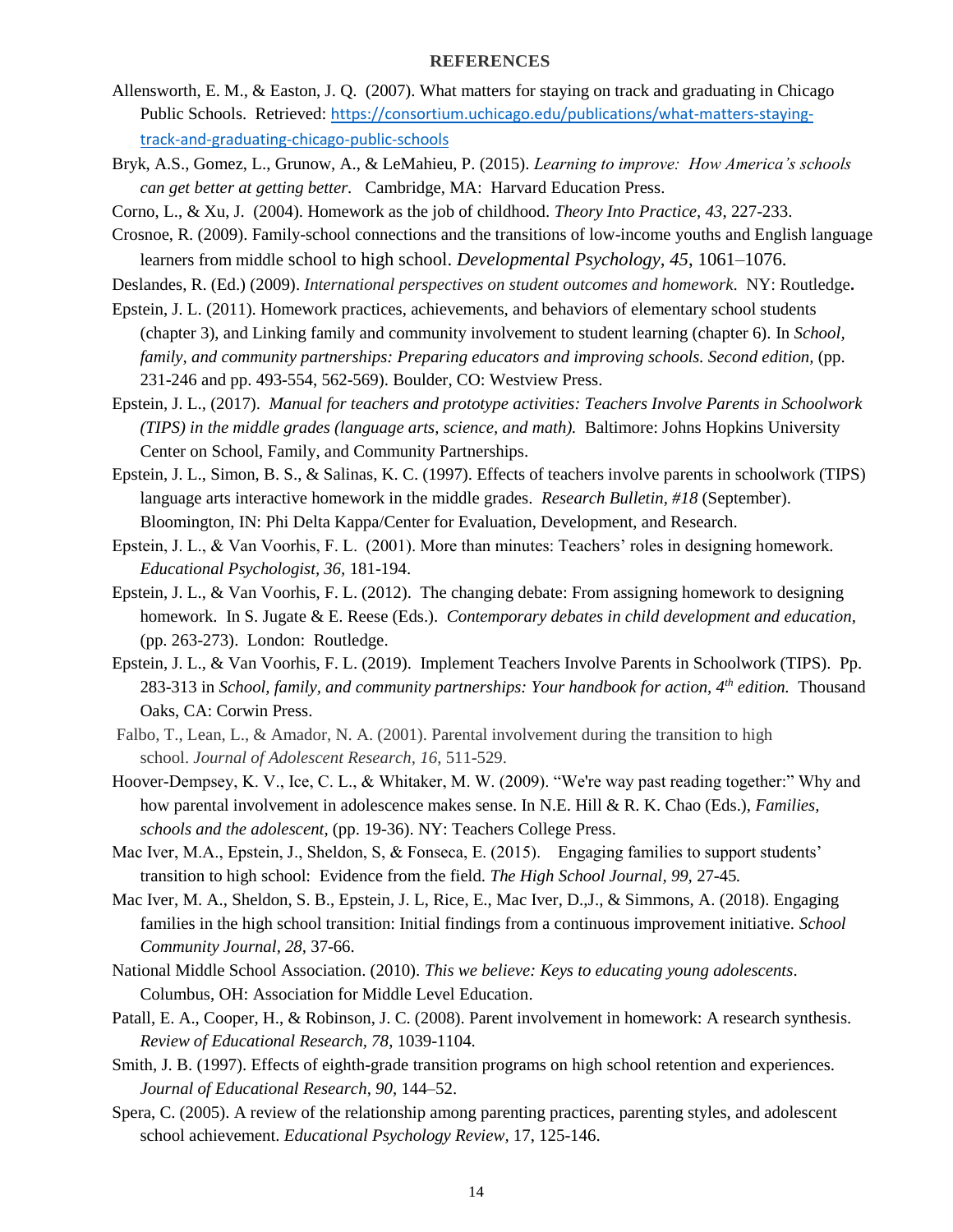- Van Voorhis, F. L. (2003). Interactive homework in middle school: Effects on family involvement and students' science achievement. *Journal of Educational* Research, 96, 323-339.
- Van Voorhis, F. L. (2009). Does family involvement in homework make a difference? Investigating the longitudinal effects of math and language arts interventions. In R. Deslandes (Ed.), *Family-schoolcommunity partnerships international perspectives, (pp. 141-156). New York: Routledge.*
- Van Voorhis, F. L. (2011a). Adding families to the homework equation: A longitudinal study of family involvement and mathematics achievement. *Education and Urban Society*, *43*, 313–338.
- Van Voorhis, F. L. (2011b). Costs and benefits of family involvement in homework. *Journal of Advanced Academics, 22*, 220–249.

#### **Author identification**

- Joyce L. Epstein, Ph.D., is professor of education in the School of Education at Johns Hopkins University, Baltimore MD. E-mail [jepstein@jhu.edu](mailto:jepstein@jhu.edu)
- Douglas J. Mac Iver, Ph.D., is professor of education in the School of Education at Johns Hopkins University, Baltimore MD. E-mail [dmaciver@jhu.edu](mailto:dmaciver@jhu.edu)
- Martha Abele Mac Iver, Ph.D., is associate professor of education in the School of Education at Johns Hopkins University, Baltimore MD. E-mail [mmaciver@jhu.edu](mailto:mmaciver@jhu.edu)
- Steven B. Sheldon, Ph.D., is associate professor of education in the School of Education at Johns Hopkins University, Baltimore MD. E-mail [ssheldon@jhu.edu](mailto:ssheldon@jhu.edu)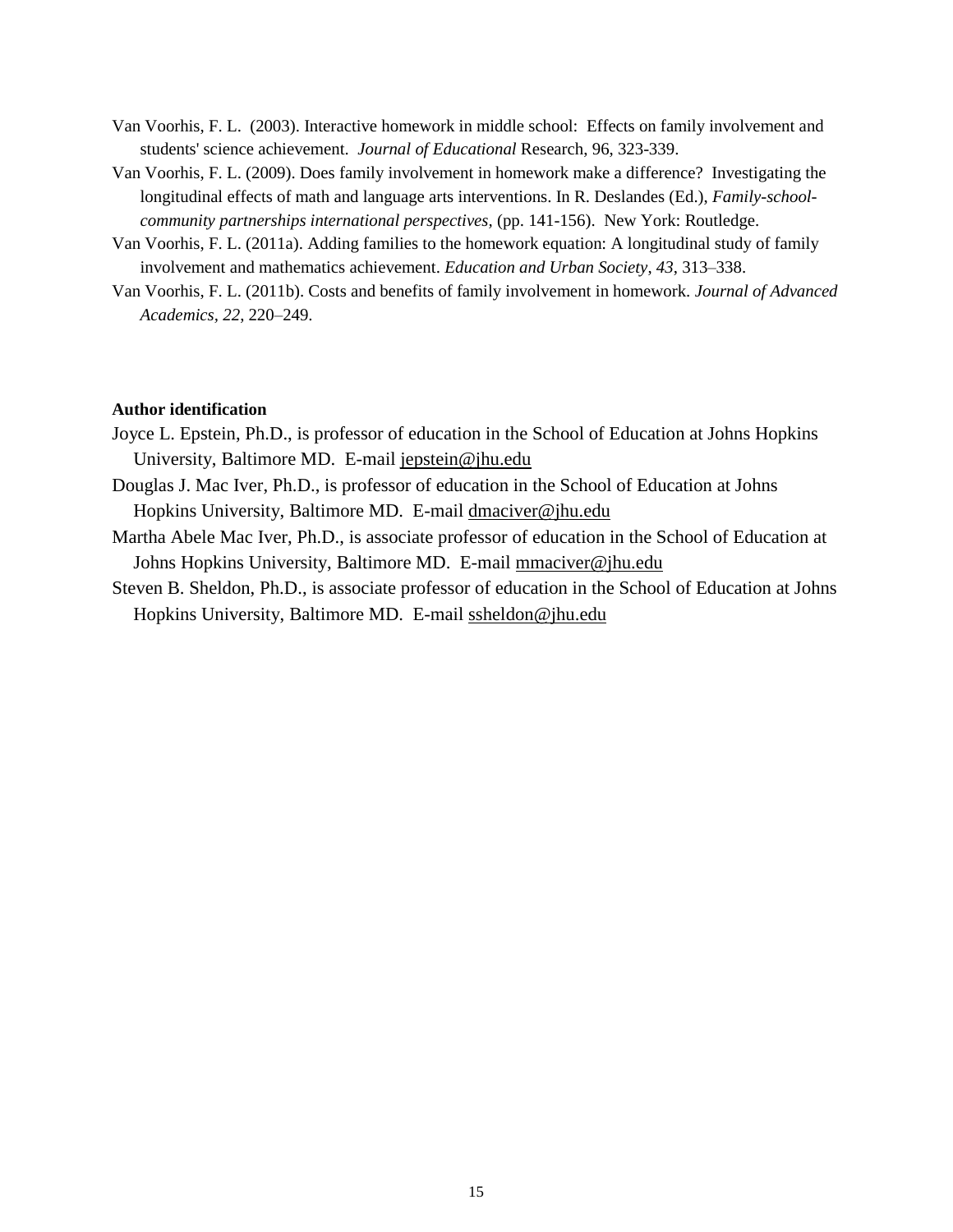# **Tables and Figures**

| <b>TIPS-Transitions Activities</b>                                     | Objective for<br>student-led conversation                                                                                                          | Link to curriculum and students' skills                                                                                                                                                                                                                                                                                                                                                                      |
|------------------------------------------------------------------------|----------------------------------------------------------------------------------------------------------------------------------------------------|--------------------------------------------------------------------------------------------------------------------------------------------------------------------------------------------------------------------------------------------------------------------------------------------------------------------------------------------------------------------------------------------------------------|
| 1. Ready, Set, Go!<br>On to High School                                | Discuss goals, overall, for<br>success in high school on<br>attendance, course<br>passing, and extra-<br>curricular participation.                 | Discuss with a parent or family partner: How will<br>you help me meet my goals to succeed in high<br>school).<br>Descriptive writing. Predict success in<br>grade 9 and discuss how parent or family<br>partner will help student meet the goals.                                                                                                                                                            |
| 2. Absences Add UP                                                     | Discuss the importance<br>of regular attendance for<br>learning and for on-time<br>graduation from high<br>school.                                 | Graph reading. Discuss data with a<br>parent or family partner.<br>Persuasive writing. Text and tweet<br>advice to another student about attendance.                                                                                                                                                                                                                                                         |
| 3. Gaining a<br><b>Powerful</b><br><b>Advantage</b><br>with a Good GPA | Explain the practice in<br>high school of creating<br>an average over four years<br>of the final report card<br>grades received in all<br>courses. | Graph reading. Discuss data with a parent or<br>family partner. Connect report card grades in<br>9 <sup>th</sup> grade with the probability of graduating from<br>high school and entering college.<br>Persuasive writing. E-mail a friend about<br>improving GPA to enter college. Attend to<br>quality of writing by adding details and<br>proofreading to check spelling, vocabulary, and<br>punctuation. |
| 4. Stay in the<br><b>Passing Lane</b>                                  | Discuss the importance<br>of passing all courses in<br>high school.                                                                                | Graph reading. Discuss data with a parent or<br>family partner.<br>Descriptive writing. Complete Facebook posts<br>by students who are reflecting on their plans to<br>graduate from high school.                                                                                                                                                                                                            |

# **Figure 1.** *TIPS-Transitions* **to Involve Families with Students in the Transition to High School**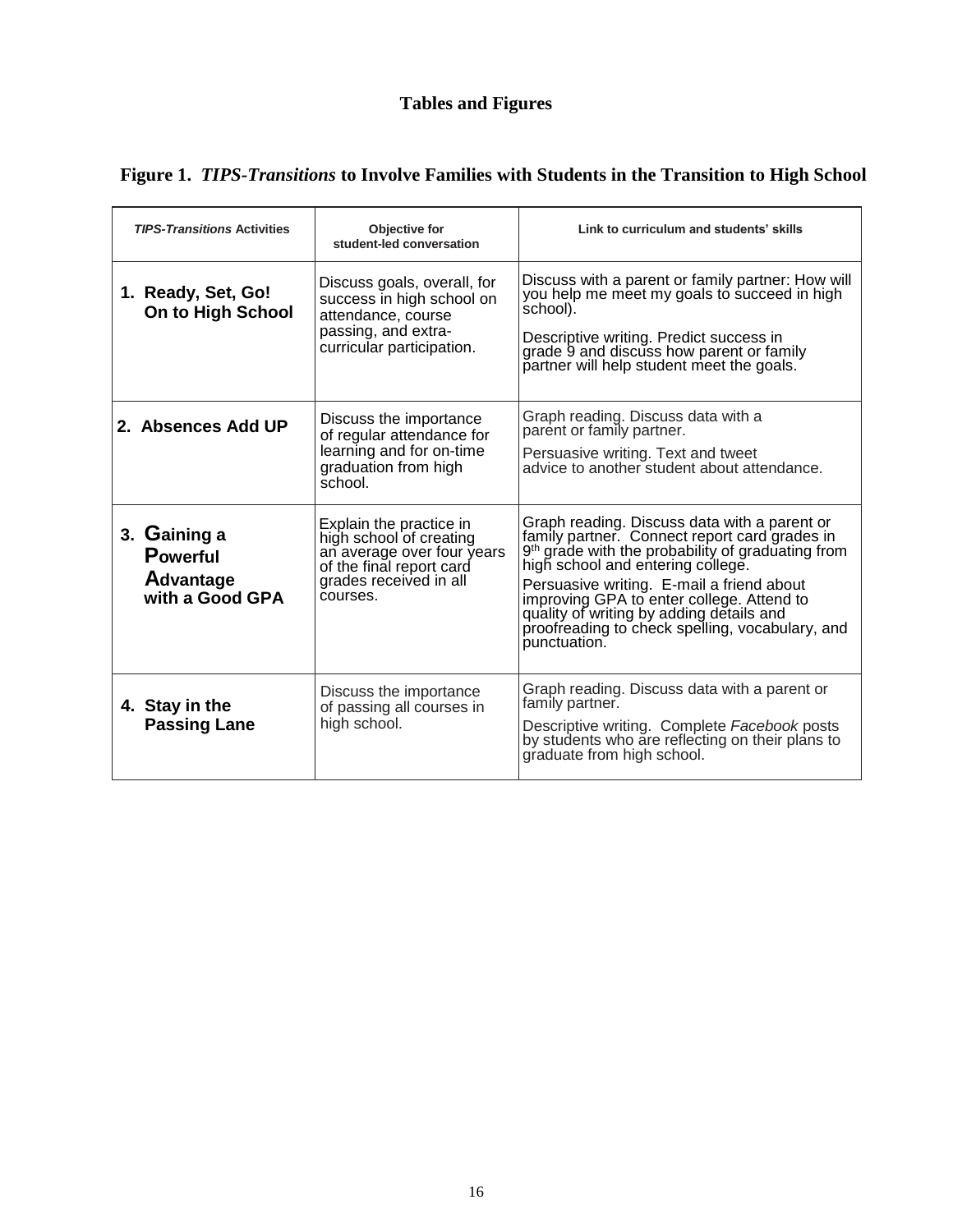| School | Location      | % of Students<br>Eligible for Free<br>or Reduced-Price<br>Lunch | % Hispanic | Participating<br>Class Size | Homework<br>Collection<br>Rate for Four<br>Activities |
|--------|---------------|-----------------------------------------------------------------|------------|-----------------------------|-------------------------------------------------------|
| 1      | Suburb WA     | 57                                                              | 22         | 32                          | 18-28%                                                |
| 2      | Small City CA | 100                                                             | 96         | 22                          | 55-86%                                                |
| 3      | Small City WA | 75                                                              | 44         | 27                          | 30-48%                                                |
| 4      | Large City SC | 92                                                              |            | 20                          | 25-60%                                                |

# **Table 1: Participating Schools and Classes**

**Table 2. Family Partners in** *TIPS-Transitions* **Activities**

| <b>Activity</b>                   | N students | % Female | % Family Partner, by Activity |               |                |                                     |                                 |
|-----------------------------------|------------|----------|-------------------------------|---------------|----------------|-------------------------------------|---------------------------------|
|                                   |            |          | <b>Mother</b>                 | <b>Father</b> | <b>Sibling</b> | Other<br><b>Relative</b><br>/Friend | <b>Not</b><br><b>Identified</b> |
| Activity 1<br>GO on to HS         | 49         | 59.2     | 55.1                          | 10.2          | 16.3           | 14.3                                | 4.1                             |
| Activity 2<br><b>Attendance</b>   | 41         | 65.9     | 56.1                          | 4.9           | 4.9            | 19.5                                | 14.6                            |
| Activity 3<br><b>GPA</b>          | 40         | 55.0     | 62.5                          | 5.0           | 10.0           | 10.0                                | 12.5                            |
| Activity 4<br><b>Passing Lane</b> | 38         | 65.8     | 63.2                          | 7.9           | 7.9            | 13.2                                | 7.9                             |

Number of *TIPS-Transitions* activities collected: 168